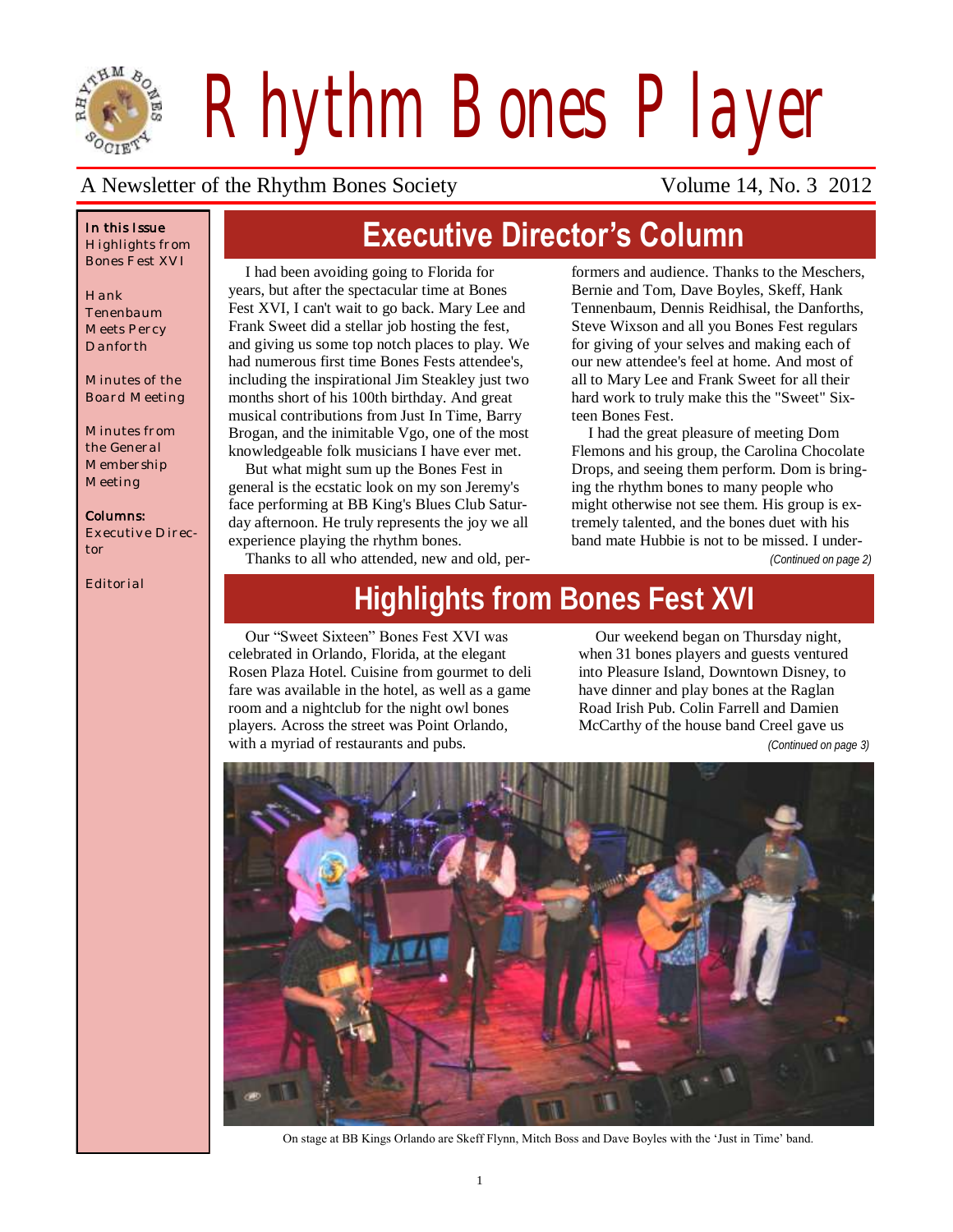### **Editorial**

I am again at about 33,000 feet, flying home from another Bones Fest. There is a commonality and a uniqueness to each Fest. Fests have receptions, workshops, individual performances, stage time and that family reunion feel, and Bones Fest XVI had all of these with stage time at Ragland Road Pub in Downtown Disney and BB Kings across the road from the Rosen Plaza Hotel where we stayed and most other events took place. And it had Orlando with all of its park attractions. I, like others, extended my stay and the Harry Potter ride at Universal Studio was outstanding.

On behalf of all attendees, I want to thank host Mary Lee Sweet and husband Frank for a most memorable Fest. And as always, I am refreshed and ready for another productive year for the Rhythm Bones Society.

I met Hank Tenenbaum at Bones Fest VI, and have enjoyed talking with him at various Fests since. His knowledge of rhythm bones and his playing experience (including the White House) make him a valuable resource that I hope to mine in the coming year. In this issue he remembers his first meeting with rhythm bones legend, Percy Danforth.

As I have in recent newsletters, I ask you for articles and ideas for future newsletters. I cannot believe that we have written all there is to write about rhythm bones. I'm running dry, and need your help.

#### *(Continued from page 1)*

stand they are traveling around the country, so check their schedule. Dom expressed an interest in attending a Bones Fest as his schedule allows, so who knows, you may see him at the next Fest.

Speaking of the next fest, look for the Bones Fest to return to the North East next year. Several locations in the North East are being considered, and watch this space for an announcement in the next news letter.

Thanks as always to Steve Wixson for all his hard work in putting out the newsletter, and keeping us a professional and well organized organization! *Steve Brown*

## **Minutes of the General Membership Meeting**

The meeting was called to order at 6:50 PM in Salon 4 of the Rosen Plaza Hotel by Steve Brown.

The minutes of the last membership meeting as printed in the Vol 13, No 3 newsletter were approved. Steve Wixson noted that we have almost \$3,200 in the bank.

There was an election of Board members. The Nominating Committee nominated the current Board to serve another year. The floor was opened for further nominations. The motion was made and seconded that nomination be closed and nominees be elected by acclamation. This was approved. Those elected were Steve Brown, Executive Director, Bill Vits, Assistant Director, Steve Wixson, Secretary/Treasurer, Board members, Jonathan Danforth, Skeff Flynn, Mel Mercier and Sharon Mescher.

Steve Brown presented his idea about the next Bones Fest.

The meeting was adjourned at 7:05 PM. Respectfully submitted, *Steve Wixson*, Secretary

## **Minutes of the Meeting of the Board of Directors**

The meeting was called to order at 4:50 PM in Salon 4 of the Rosen Plaza Hotel with Steve Brown, Jonathan Danforth, Skeff Flynn, Sharon Mescher, and Steve Wixson present.

The minutes of the last meeting as printed in the Vol 13, No 3 newsletter were approved. Steve Wixson presented the Treasurer's report noting that we have almost \$3,200 in the bank. A copy of the report and all supporting documents was given to Executive Director Steve Brown and the report was approved.

The Board sitting as the Nominating Committee moved that the current Board be nominated for another year.

The Board discussed the location for Bones Fest XVII. To date, no one

### *Rhythm Bones Player*

Rhythm Bones Society Volume 14, No. 3 Third Quarter 2012 ISSN: 1545-1380

**Editor** Steve Wixson wixson@epbfi.com

**Executive Director** Stephen Brown Bones@crystal-mtn.com

**Web Site Coordinator** Jonathan Danforth webmaster@rhythmbones.com

**Board of Directors** Steve Brown, Executive Director Jonathan Danforth Skeffington Flynn Mel Mercier Sharon Mescher Bill Vits, Assistant Director Steve Wixson, Secretary/Treasurer

 The Rhythm Bones Player is published quarterly by the Rhythm Bones Society. Nonmember subscriptions are \$10 for one year; RBS members receive the Player as part of their dues.

 The Rhythm Bones Player welcomes letters to the Editor and articles on any aspect of bones playing. All material submitted for consideration is subject to editing and condensation.

Rhythm Bones Central web site: rhythmbones.com

has volunteered to host this event. Steve Brown has two locations in mind, and would try to setup a small committee to share hosting responsibilities. He will pursue this and have a recommendation by early November to give members lots of lead time for travel arrangements.

Old Business. Steve Wixson reported that Doug Rideout was not interested in using the \$400 that the Board authorized last year to scan some of the film he shot of the life of Percy Danforth with the purpose of producing a DVD to get funding to edit the film into a high quality video. Jonathan Danforth will pursue this.

Skeff Flynn has looked at improving our website with new web tools, better navigation, and as a first step will add Google Analytics that will give us an idea of how the website is being used.

The meeting was adjourned at 6 PM. Respectfully submitted, *Steve Wixson,* Secretary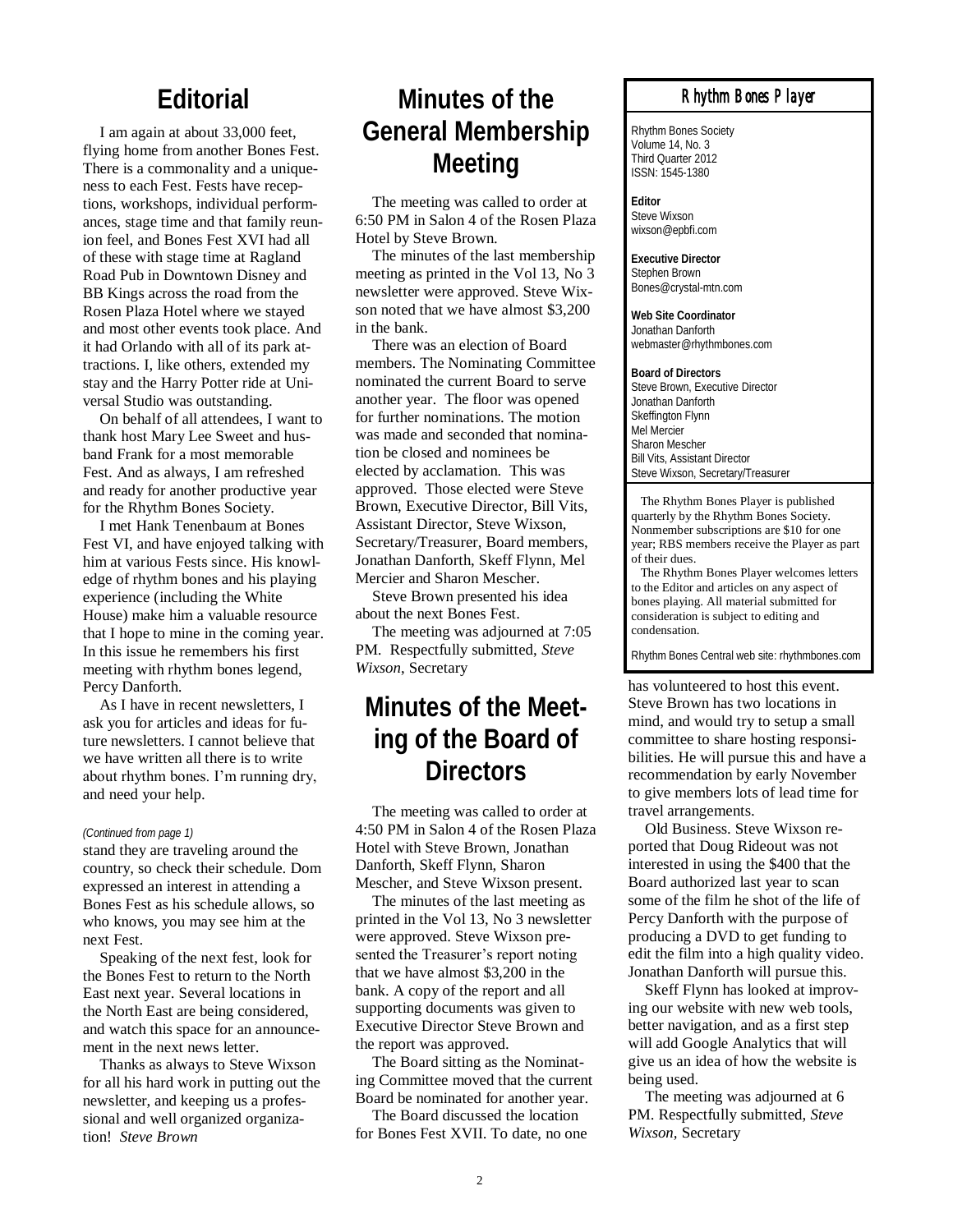## **Hank Tenenbaum Meets Percy Danforth**

One day I ran into Mike Holmes, near my place in DC. He started a music magazine called Mugwamp. He said, "Hey Hank, Percy Danforth is playing tonight. You gonna go see him play?" I said, "Sure, where's he playing, "Tryworks." "Never heard of it, where is it?" "Maggie Peirce's Coffee House, New Bedford, Mass." "Sure, why not."

When I left DC, it was 80 degrees, and by the time I got to New Bedford it was COLD and drizzling. There were few street lamps and the light they threw was dismally small. Off in the distance I saw a light brighter than the rest. It was a small restaurant with 8 stools and a few small booths.

In I went. I warmed up with some bean soup and asked if any of them heard of a coffee house around here. Nope, what's it called? Tryworks. Nope. It's in the basement of a church. What church? Dunnoe. Well, there's a church across the street.

I went across the street and saw an older skinny little guy with white wavy hair and glasses too big for his head (large lenses, thin black or brown frames). He was huffing boxes from a car and walking them up the stairs on the side of the church. I asked him if he knew of Tryworks. He said yes, this is it and he was putting on a show here, that night. I asked him if he wanted some help and he thanked me. So, there I was, huffing boxes out of the car, and up the stairs. I had just met Percy Danforth.

Standing outside the door was some old timer dressed in a blue tux with the smell of somebody who had too much to drink. This individual said "I heard there was going to be somebody playing bones tonight. I'd like to see that. I used to play bones."

Percy and I struggle with a table to set up his boxes of bones and boom box. The guy in the blue tux found a table, opens up a chair & sits down. Head on his hands on the table, pretty soon you can hear him snoring.

After about 30 minutes, the owner, Maggie Peirce (pronounce PURSE), introduces Percy. Percy gives a short

spiel, and rattles off a few. Cranks up the boom box. A medley, Celtic, some contemporary followed by baroque and another short spiel. More people wander in. More kids. Back to the crowd for Q&A about favorite music. Celtic & contemporary win and Percy goes into a few kids tunes on the box and asks who would like to learn? More people and kids wander in.

Percy starts working the crowd, announcing he's handing out bones for people to learn on and after they learn how, those & others will be available for sale if people are interested. He goes to one couple with a kid and shows them, then another, another, another, another.

He gets to me. Do you want to learn how to play the bones? By now the place is jammed. There are so many people there you can hardly move. Sure, I say. He puts them in my hands and says "now all you have to do is this" so I try to imitate. I'm purposefully not doing well. He looks at me a little frustrated and I say "maybe if I try with these... I pull out my walnut set, and let go one CRACK, leftie, and another CRACK, rightie. The whole place gets QUIET for about a second. Without missing a beat Percy says "OK, now go over there and see who you can get going." So off he goes, showing people how to play and off I go, showing people how to play.

SUDDENLY, there is a snort and a cough from the guy who had been sleeping it off for the whole event. "I used to play bones a long time ago." So he starts humming/singing *Me & My Shadow*. He reaches into his jacket inside pocket and pulls out THE MOST GORGEOUS SET OF ROSE-WOOD BONES I HAVE EVER SEEN (to this day)! So, humming and singing, he plays. Not fast. Not loud. He is playing exquisitely, and EVE-RYBODY in the room REALIZES it! He stole the finale. His name was Mitchel Jameson. He played in Burlesque. Never heard of him before and never since, and I think of him often.

Some kind people put me up for the night so I wouldn't have to drive two 12 hour drives in one day. Back home I got a call Bob Devlin. "Hey Hank, I got a gig in the White House - want to play and have some free food?" More on that later… *Hank Tenenbaum*

### *(Continued from page 1)*

céad mile fáilte "a hundred thousand welcomes" and invited RBS members to play with the band.

The first to go were Jonathan Danforth and Skeff Flynn. They did a "talking bones face off" and wowed the crowd. Their bones danced in their hands and the call and response conversation of the bones kept us all wondering what would happen next.

Then came the four showmen – Hank Tenenbaum, Mitch Boss, Spike Bones Muhrer, and Black Bart Boyles - who asked the band to play Bill Staines' song "All God's Creatures Got a Place in the choir." Demonstrating four different styles of bones playing, they rocked the pub. They played low, they played higher, they played loud and they were on fire! Off the stage they came, conga-line snaking through the tables. Imagine our surprise when they boldly climbed on top of the Irish dancer stage among the dining tables! Spike returned to the main stage, strutting gracefully while Hank, Mitch and "Black Bart" Dave turned back to back and played their bones facing audience from all directions. The crowd roared, whistled, hooted and applauded! The band grinned in wide-eyed wonder. Everyone loved it! The three made their way back to the stage, and a foursome once again, they ended their tune to a standing ovation from about 160 people in the audience.

We finished the show with our champion All Ireland bones player, Steve Brown. The Band Creel cranked up the music and played a lightning fast set as Steve matched them note for note. It was fast and furious and everyone could clearly see how the champ won his title. Steve and the band raised the roof! The crowd was on its feet stomping, dancing and clapping to the rhythm of the bones. Bones Fest XVI players created an unforgettable night for all at the Raglan Road Irish Pub.

Friday we spent the day in our conference room at the Rosen Plaza. Music was provided by Brogan's Blues Band and Just In Time old time music band. Sharon and Jerry Mescher kicked off the informal workshops by

*(Continued on page 6)*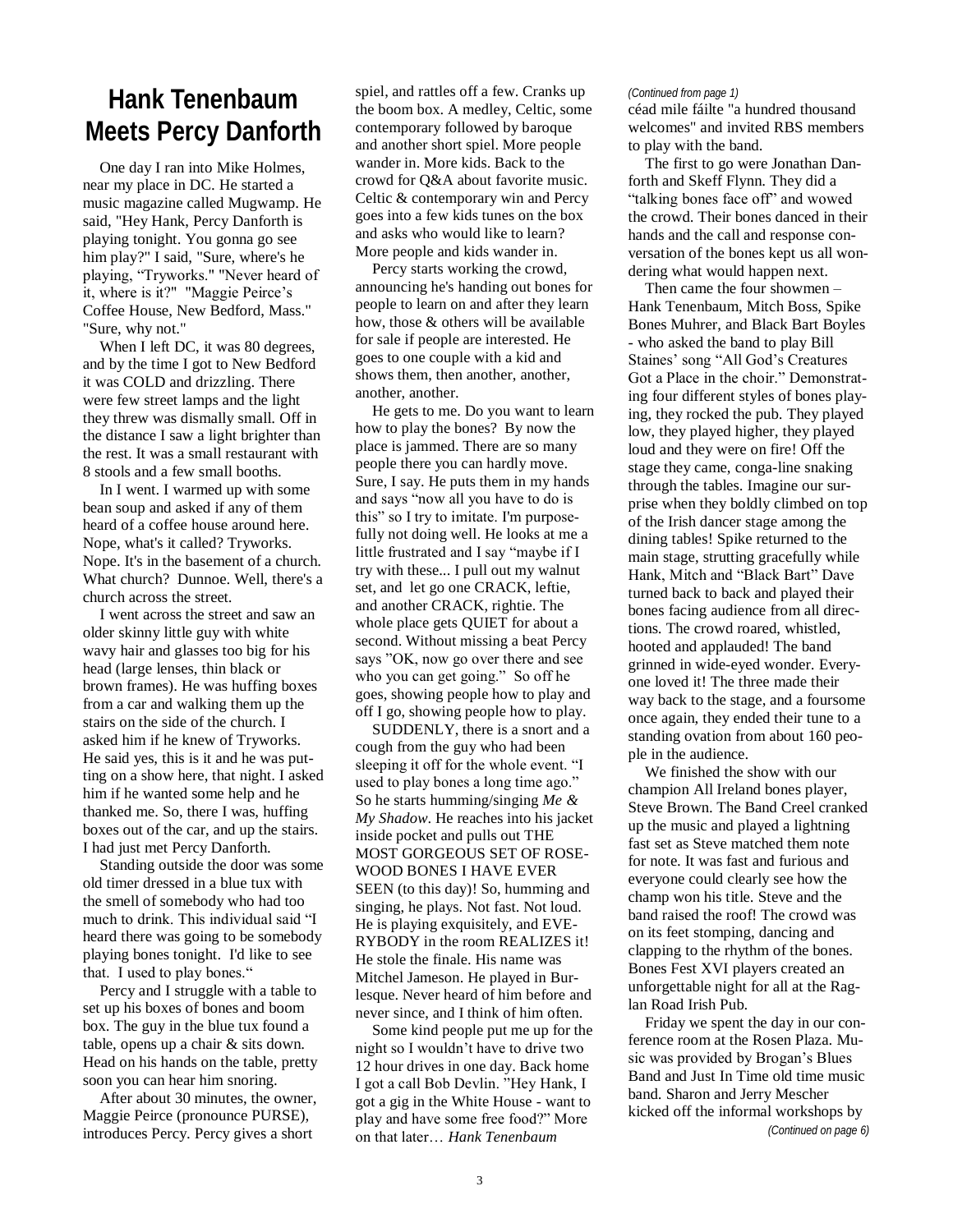

Bones Fest XVI Group Photograph. From left are Jim Steakley, Mary Lee and Frank Sweet, Chuck Spano,, Carol Taktikian, Ron Whisler, Pat Spano, Spike Bones, Jerem Danforth, Kathy Whisler, Phil Chan, Jonathan Danforth, Emmet Danforth, Skeff Flynn, Gerry Hines, Dennis Riedesel, Vgo Philip Terry, Hank To





Hank Tenenbaum and Vgo Philip Terry on stage at BB King's Steve Brown plays whistle for 99 year old new bones player Jim Steakle



Grand Finale at BB Kings. On stage are Jeremy and Steve Brown and the Just In Time' Band. From the left are Phil Chan, Kathy Whisler, Jonathan Danforth, BB King Mana Flynn, Ivan Browning?, Sharon and Jerry Mescher, Bernie Worrell, Hank Tenenbaum, Bob Gross, Larry Benson, Vgo Philip Terry, and Spike Bones. Dave had just be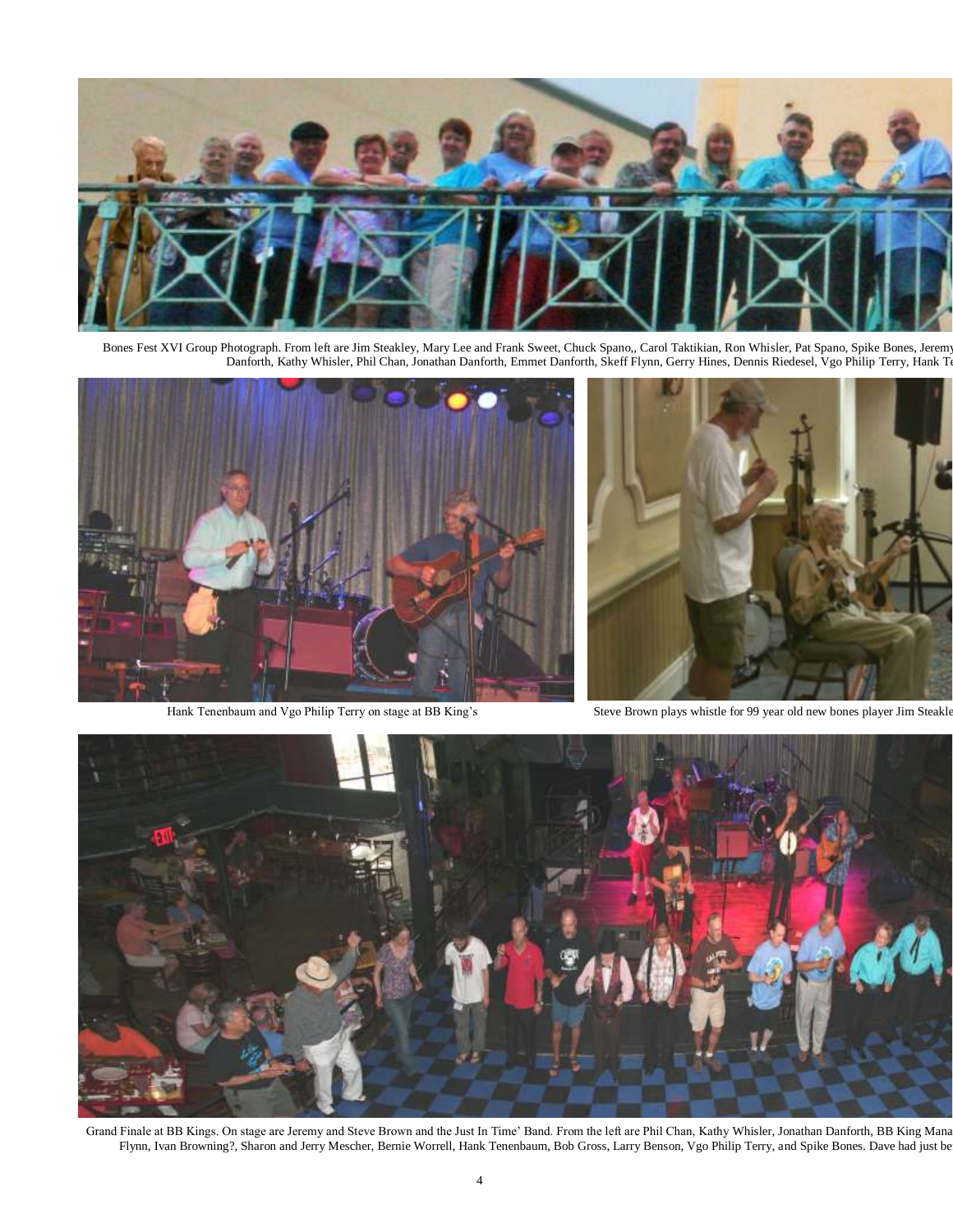

Brown, Steve Brown, Tom and Bernie Worrell, Jerry and Sharon Mescher, Bob Campbell, Nancy Kelly, Larry Benson, Sarah and John Davis, Brenda Rowland, Melissa enenbaum and Steve Wixson. Not shown are Dave Boyles, Ivan Browning, Jill May, and Ted Ramsaur. Steaker and Wixson are Photoshopped in.



Step The Mescher Trio of Sharon and Jerry Mescher and Bernie Worrell Bob Campbell plays bagpipe for the traditional Conga Line Finale





ger, Bob Campbell, Mitch Boss, John Davis, Gerry Hines, Skeff fore led the group in a Conga Line through the restaurant.



Mary Lee and Frank Sweet sing Gospel songs from the 1800s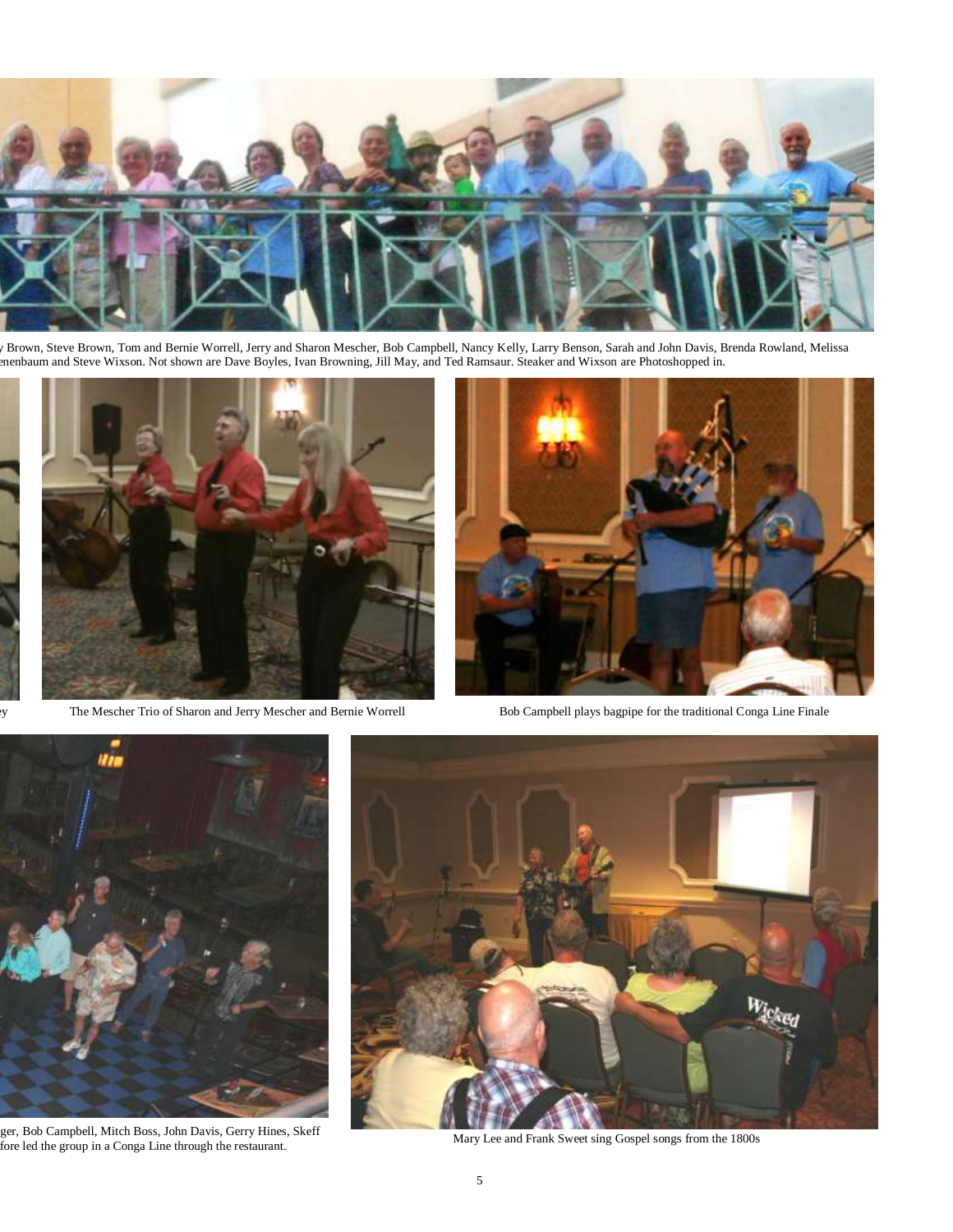demonstrating and explaining how to hold the bones and how to make the first movements to get sounds. Sharon then asked everyone to think about and share "what you know" and "how you do it."

Throughout the day methods were shared by Mitch Boss, Steve Brown, Steve Wixon, Skeff Fynn, Dennis Riedesel, Jonathan Danforth, Jerry Mescher, Sharon Mescher, Dave "Black Bart" Boyles, and Darryl "Spike Bones" Muhrer. Many others shared ideas during the jams and Hank Tenenbaum quietly circulated offering one-on-one instruction. Chuck Spano, who played percussion with both our Bones Fest XVI bands, let the nonmusicians know about the importance of ending at the same time as the music. He pointed out that if you watch the musician's feet, when it's time to end the song, one of them will kick a foot in the air so everyone knows that the music will stop at the end of the current part.

"Spike Bones" explained that you have to "feel it in your bones." Steve Wixon and Dave "Black Bart" Boyles demonstrated how to keep a steady blues beat as the audience played along with them. Find the rhythm and stay on the beat. Steve Brown told how Percy Danforth taught two elements of play - the tap and the rattle. Steve added the double tap to those instructions. He emphasized that there is no substitute for repetition. Dennis Riedesel demonstrated the "fly swatter" technique and stressed flipping back and forth. But his unique contribution to the workshops was his lecture on the "science of playing the bones." We'll expect him to repeat that at future bones fests for those who have not considered this side of bones playing.

Every Bones Fest is different. A fest personality develops from the camaraderie of those who come, and you never know who will come. We were all surprised and delighted by new bones player Jim Steakley from Sanford, Florida. At 99 years old, he decided to learn to play the bones. His daughter, Jimi, saw an ad for Bones Fest XVI on Lark in the Morning's website. She came from Alabama to

*(Continued from page 3)* get her father there. I suggested that since mornings were workshops, she might prefer to come in the afternoons when jamming and performances would be the order of the day. She said no, that her father specifically wanted to attend the workshops so he could learn to play better.

> Jim explained that he had played guitar and other instruments, but with age, the ability to play those instruments was "fading away." He remembered that in 1948 in West Virginia he had seen a coal mining man playing the bones. To the music of a jukebox in the restaurant, the man played with three bones in each hand. "I went to the restaurant just to hear him play the bones; came today to learn. Don't know if I will learn, but I have the opportunity. I tried to straighten the bones, but they don't straighten!"

> Jim played the bones and Steve Brown got the audience to clap a rhythm. Then Steve played a waltz on the penny whistle while Jim rattled his bones. Jim Steakley's opportunity to learn more about playing the bones will surely be one of the "precious memories" that BFXVI attendees will treasure. [http://www.youtube.com/](http://www.youtube.com/watch?v=NJF3cGpxdSM) [watch?v=NJF3cGpxdSM](http://www.youtube.com/watch?v=NJF3cGpxdSM)

Dave Boyles performed with his washboard and bones to different types of music. [http://](http://www.youtube.com/watch?v=PBfu47OoSkA) [www.youtube.com/watch?](http://www.youtube.com/watch?v=PBfu47OoSkA) [v=PBfu47OoSkA](http://www.youtube.com/watch?v=PBfu47OoSkA)

"Spike Bones" taught us a flat clap, a cup clap and a flat cup clap to show different sounds one can achieve. Skeff Flynn said one should pick out the melody and accent it with the bones. It helps to track only one instrument and ignore the others to simplify things. Mitch Boss joined Skeff to demonstrate a duo sound. They did the same beat, then different beats at the same time. They took turns and they played in tandem. Steve Wixon showed different styles of play and different types of bones.

Jonathan Danforth played fiddle while Steve Brown gave tips on playing Irish. It is important to lead with your left hand and to understand the Irish beat, which is different than most music. While Barry Brogan played a slow blues song and sang, Jonathan demonstrated how to listen for the

opportunities to insert bones rhythms and how to use varied patterns of play. He pointed out that while the performer is singing, you should use quiet beats. During the musical bridges, you can increase volume and complexity of patterns.

The Mescher Trio threw caution to the wind and stepped forward, requesting that Bluesman Barry play Dark Town Strutter's Ball. Jerry said, "Normally we play this with a CD. A CD is the same, every time. We're in dark territory here." (using live music). When it was over, Barry declared, "It worked!" So it did, much to everyone's delight.

Bones jamming, singing and stories highlighted Friday evening. The bands played and everyone rattled their bones while experienced players found new players to coach. Dave Boyles started a sit-down pass-off, a traditional pass-off and a conga line.

Dennis Riedesel, Jerry Hines, Steve Brown, Larry Benson, Bob Gross, Ivan Browning and Mitch Boss shared bones stories. Steve Wixon gave a one minute history of the bones. Jonathan Danforth fiddled while the Happiest Bones Player, Jeremy Brown, played his bones. John Davis from Virginia, who has played bones for 66 years, wowed us with his expertise! Larry Benson asked all bones players to back him up while he sang the old country song, "I'm My Own Grandpa."

"Black Bart" (Dave Boyles) was the man in black, with black pants, black shirt, black hat and a silver "washboard" tie! The Mescher Trio were dressed in matching outfits in black and red.

First time Bones Fest attendee "Vgo" Philip Terry, a Florida musical treasure, played and sang while Mitch Boss, Sharon Mescher and Dave Boyles played in their different styles. Bob Gross played ukulele and sang how ukuleles are not allowed in bluegrass music because Bill Monroe never had one.

Hank Tenenbaum, who played with Vgo busking on the streets of D.C. 40 years ago, rattled his bones while "Vgo" did the traditional ragtime Talking Hard Luck. Dave Boyles got everyone on their feet in a conga-line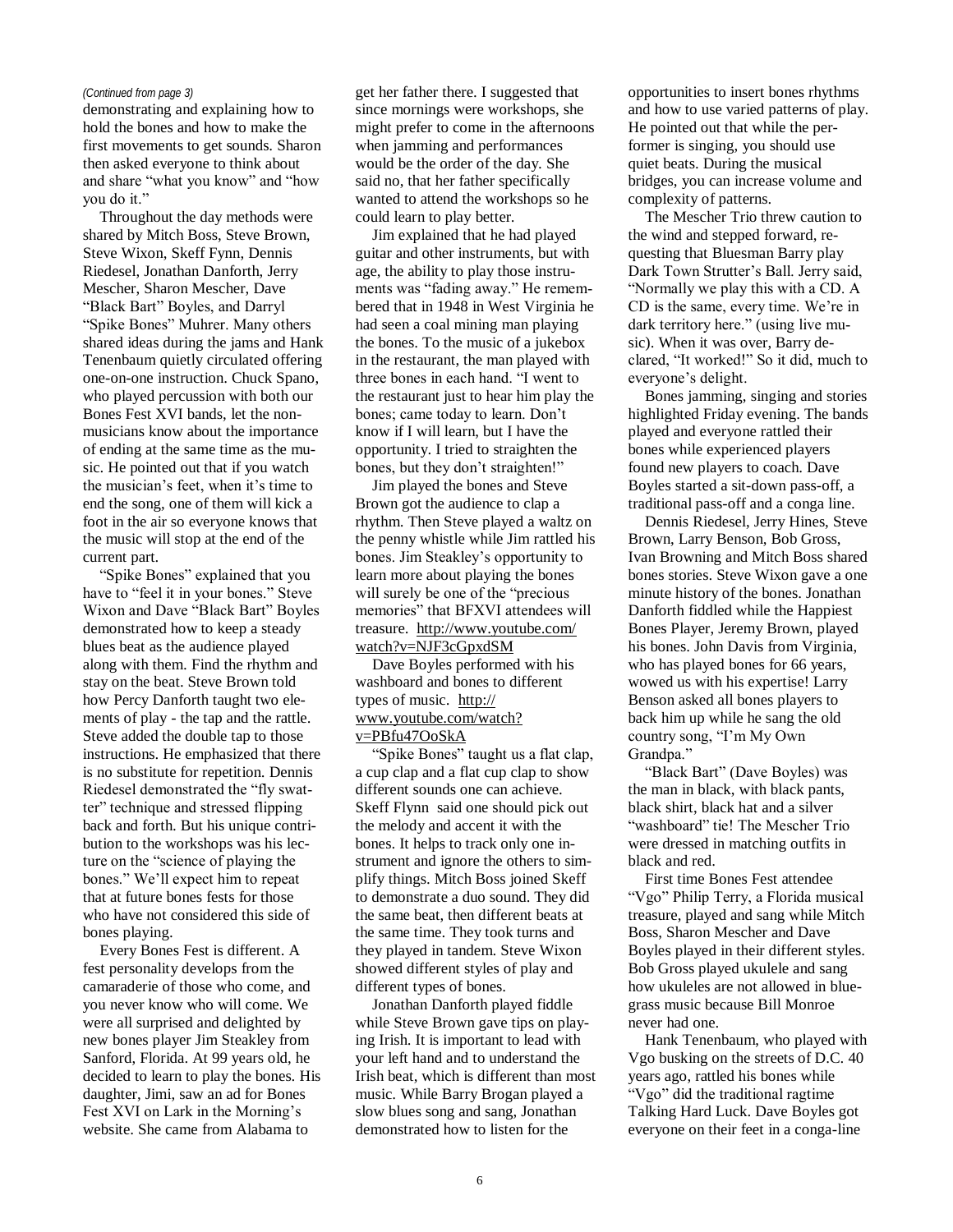leading to the exit and a good night to some while others did a bit of pub crawling. Rumor has it that one young man, after the pub crawls, spent the rest of the night dancing the Zumba with the Zumba Conference ladies at our hotel!

Saturday morning's catered breakfast buffet was very elegant. The food was beautifully presented and delicious. Host Frank Sweet set up a screen and played a slide show of photos from past events..

Back in the conference room, bands played, bones rattled, Steve Brown, Hank Tenenbaum and others provided coaching, and ninety nine year old Jim Steakley enjoyed practicing his bones and getting individual instruction. Many thanks to his daughter Jimi Johnson for bringing him. In the smaller conference room, Steve Brown presented a workshop on making bones and how to choose the right bones. Then we all headed to B.B. King's for our Blues Bones Show.

Josh Pender, manager of B.B. King's Restaurant and Blues Club at Pointe Orlando, graciously sponsored the Bones Fest XVI Sweet Sixteen Party on Saturday afternoon, August 11, 2012. We presented a one hour rhythm bones performance in the bluesiest style we could muster. Blues and jazz music by Barry Brogan, Florida legend Philip "Vgo" Terry and old time mountain blues by Just In Time provided the rhythm and the beat for a variety of bones players. It might have been the first time a blues club featured a banjo player.

Steve Brown emceed with his traditional style and grace, keeping the audience's attention while bands changed and bones players rotated on and off the stage. The fast paced show highlighted our Mescher Trio, all members of the Country Music Hall of Fame, the "bone off between "Black Bart and "Spike Bones," the talking bones of Jonathan Danforth and Skeff Flynn, the old time skills of John Davis.

Hank Tenenbaum, who played with Vgo's music, made it look smooth and easy as he matched any beat played. He had bones in his shirt pocket and a bag of bones hanging from his belt. Dennis Riedesel joined Spike for

some talking bones and Mitch Boss played on Kansas City Blues with Black Bart and Skeff.

Other highlights of the Bones Blues show included Jonathan Danforth entertaining the crowd when Steve wasn't talking and the band wasn't ready. He looked over his shoulder, put his hands against the edge of the stage and began a "warming up for running" stretching routine! During Alabama Jubilee, Mitch, Spike and Black Bart showed their entertainment chops. They played to the left, they played to the right, they wiggled in the middle, did a circle 'round and a butt bow!

Jeremy Brown was introduced from the stage as "the happiest bones player" and his smile lit up the room. Then everyone was invited to join the traditional bones conga-line. Even General Manager Josh grabbed a pair of bones and joined the parade, which finished up on the lower stage, where all bowed and retired from the stage to order some of the most excellent food served by B.B. King's. Memories are made of this!

Saturday night we told stories, played music, performed bones playing to CDs or the bands and got to know each other a little better. Philip Chan told us a story and played his harmonica for us. Skeff Flynn told a story and played bones, as did Mitch Boss.

Kathy Whisler boldly played bones while singing the ballad of Anne Bonny. She ended with a smile that should be on a poster advertising bones playing! Frank & Mary Lee Sweet told the story of Florida cowhunter Bone Mizell and sang Camp Town Races. Larry Benson treated us to a humorous song about a medical expert, and Jerry Hines told us his example of a "moral story" about his Aunt Mary.

Jonathan Danforth showed us how to play with palm frond bones (suggested by son Emmett) as he whistled a tune in his talented style. Spike took his clothes off in the dark, revealing an amazing ability to stand on one foot and his glow-in-the-dark skeleton suit. The skeleton danced, the audience applauded and the bones rattled.

Skeff Flynn began with a story of spoons players in West Virginia and then played bones and sang Country Roads, accompanied by Just In Time. "Dopplegangers" Mitch Boss and Steve Brown clowned around as they played bones to the music and amused us all.

Our night ended, for the first time ever, with the music of the bagpipe. Bob Campbell played his pipes as everyone tried their hand at a new sound and beat. Black Bart led the conga-line parade as we bid another Bones Fest adieu.

Bones Fest XVI participants gathered at the hotel's Cafe Matisse restaurant and enjoyed the breakfast buffet on Sunday morning. Then, those who didn't have to leave celebrated the end of Bones Fest XVI with an hour of Gospel Bones. Hosts Frank & Mary Lee Sweet displayed the lyrics of the songs on a screen and everyone joined them in singing and playing the bones. Frank played banjo, Philip Chan played harmonica, Steve Brown played the penny whistle and Jonathan Danforth joined in a bit with fiddle. Amazing Grace was requested and proved to be challenging on the bones, but as Hank Tenenbaum noted, Jeremy Brown "nailed it!"

A Special Thank You To

All the spouses who came and joined us for shows and meals.

Jonathan & Melissa for bringing Emmett, great grandson of Percy Danforth.

Pat Spano for designing our Bone Playing Gator T-Shirt.

Chuck Spano for having the T-Shirts produced and playing percussion with two bands.

Frank Sweet who provide the sound system and served as sound man.

The Mescher Trio for the precision, artistry and matching outfits that make them stars.

Dave "Black Bart" Boyles for keeping the show moving and leading the conga-lines.

Steve Brown for being the best emcee a Bones Fest could have.

Darryl "Spike Bones" Muhrer for the showmanship and star quality performances.

Hank Tenenbaum for one-on-one *(Continued on page 8)*